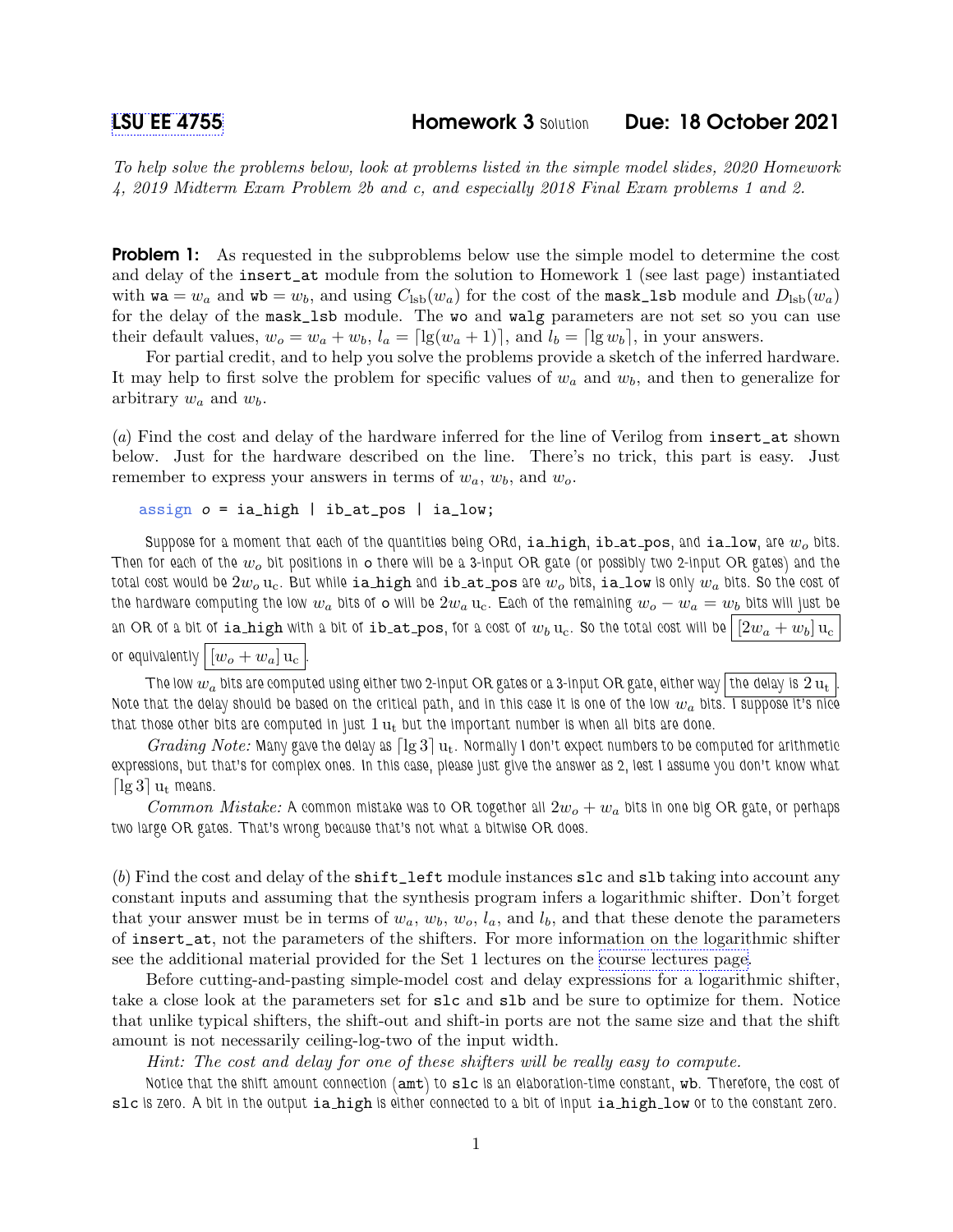Grading Note: Most people did not see that the shifter required no hardware at all (other than something to generate a constant zero which would be optimized away). A few that did notice that the shift amount was zero did not properly optimize the multiplexors to which the shift amount is connected. If one of the data inputs of a mux is constant the cost drops from  $3 u_c$  to  $1 u_c$  per bits. But if the select input is constant the cost goes to zero. If that's not obvious please review what a mux does.

Next, consider  $\texttt{slb}$ , in which none of inputs are constant. The width of the input is  $w_b$ , the width of the output is  $w_o$ , and the input can be shifted by at most  $2^{\lceil\lg(w_a+1)\rceil}$  bits. Let  $l_a=\lceil\lg(w_a+1)\rceil$ , that's the number of bits used to represent the shift amount. The value of the shift amount is at most  $2^{l_a}-1$ .

A logarithmic shifter with an  $l_a$ -bit shift amount consists of  $l_a$  multiplexors, one multiplexor for each bit in the shift amount. Multiplexor 0 shifts by either 0 or  $2^0=1$  bit, mux 1 shifts by either 1 or  $2^1=2$  bits, mux  $i$  shifts by either 0 or  $2^i$  bits, and mux  $l_a-1$  shifts by 0 or  $2^{l_a-1}$  bits. In a conventional logarithmic shifter with  $l_a=4$ , the input and output would each be  $2^4=16$  bits, and as a whole the shifter could shift by an amount ranging from 0 bits to 15 bits (but not by 16 bits). (Why not 16 bits? That's a convention, but why not allow a shift amount that would shift away all of the bits. Good question, I'm sure it was debated.)

Lets consider the shifter needed for slb. Let the first multiplexor making up this shifter shift by 0 or 1 bits. In a conventional shifter the mux has two  $w$ -bit inputs and a  $w$ -bit output. But in  $s1b$  the output will be larger than the input,  $w<sub>o</sub>$  bits. So we need to make the mux large enough to handle the largest value produced at that stage. For the first stage, since it can shift by one bit, we need to make the mux  $w_b + 1$  bits (remembering that input is  $w_b$  bits). The second mux can shift by 0 or 2 bits, and to it needs to be  $w_b + 1 + 2 = w_b + 3$  bits. Because the output is  $w_o$  bits the maximum mux size is  $w_o$  bits, which will be the last mux. That last mux can shift by 0 or  $2^{l_a-1}$  bits. (Because  $w_a$  and  $w_b$  are not constrained, it is not always true that  $2^{l_a-1}=w_a/2$ .) The diagram below shows such a shifter in which  ${\tt wi}$ would be used for  $w_b$  and wamt would be used for  $l_a$ .



A general  $w$ -bit 2-input mux has cost  $3w$   $\rm u_c$ . But in a shifter some mux input bits are zero, and at those positions the cost is  $1 u_t$  each. First lets assume that all bits have cost  $w u_t$ . Also, lets restrict ourselves to the case where  $w_o = w_b + 2^{l_a - 1}.$ 

The cost under that assumption and restriction is

$$
C_{\rm sl-noopt}(w_b, w_o, l_a) = \sum_{i=0}^{l_a - 1} 3 \left( w_b + \sum_{j=0}^{i} 2^j \right) u_c
$$
  
= 
$$
\sum_{i=0}^{l_a - 1} 3(w_b + 2^{i+1} - 1) u_c
$$
  
= 
$$
\left[ 3(w_b - 1)l_a + \frac{3}{2}(2^{l_a} - 1) \right] u_c
$$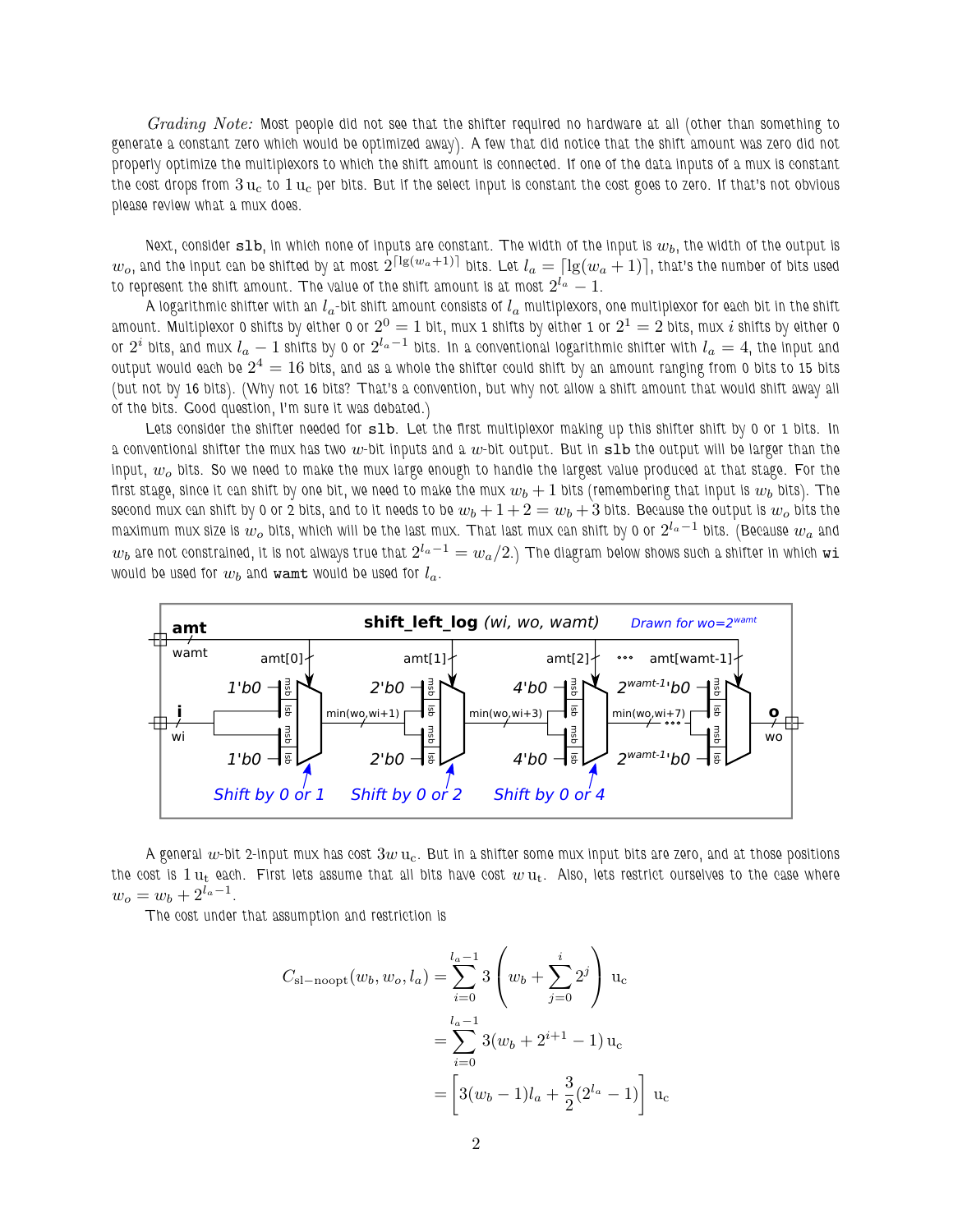For a tighter cost estimate, consider the number of zero bits in stage  $i.$  Stage  $i$  shifts by  $2^i$  bits and so  $2^i$  zeros must be appended to the most-significant side of the unshifted input and  $2^i$  zeros are appended to the least-significant side of the shifted input. So there are  $2\times 2^i$  mux bits with a zero at either input, and so the cost is

 $[3(w_b+2^{i+1}-1)-2\times2\times2^i]$  u<sub>c</sub> or  $[3(w_b+2^{i+1}-1)-2\times2^{i+1}]$  u<sub>c</sub> or  $[3(w_b-1)+(3-2)2^{i+1}]$  u<sub>c</sub> or  $[3(w_b - 1) + 2^{i+1}]$  u<sub>c</sub>.

The total cost is

$$
C_{\rm sl-opt}(w_b, w_o, l_a) = \sum_{i=0}^{l_a - 1} [3(w_b - 1) + 2^{i+1}] u_c
$$
  
= 
$$
[3(w_b - 1)l_a + \frac{1}{2}(2^{l_a} - 1)] u_c
$$

Grading Note: No one computed the cost completely correctly. A small deduction, 0.5, was given for a cost of  $w_ola$  u<sub>c</sub> since that overstates the cost of all but the last mux. A much larger deduction was given if the cost was based on muxen that were too small.

The delay is far less tedious to compute because regardless of the size of each multiplexor, the critical path through a mux passes through two 2-input gates. Under the simple model their delay is  $2\,\rm{u_{t}}$ , and so the total delay is  $2l_a\,\rm{u_{t}}$ . That's it.

(c) Find the cost and delay of insert\_at. Use the answers above and work out cost and delay for the remaining hardware in the module. Don't forget to use  $C_{\text{lsb}}(w_a)$  for the cost of the mask\_lsb module and  $D_{\rm lab}(w_a)$  for the delay of the mask\_lsb module.

For this discussion refer to the insert\_at module below which includes labels such as Line 1 in the comments. In the sub-problems above the cost and delay of hardware described by Lines 7, 5, and 6 has been found. The cost and delay of the m1 instance, Line 1, are given in this problem as  $C_{\rm{lsb}}(w_a)$  and  $D_{\rm{lsb}}(w_a)$ . The Verilog on Line 4 is executed at elaboration time and so does not describe hardware. All that remains to work out is the hardware described on Lines 2 and 3.

Each of these lines is a bitwise AND of two  $w_a$ -bit quantities, for a cost of  $w_a$  u<sub>c</sub> each. Their delay is 1 u<sub>t</sub>. Combining all of these yields the total cost,

$$
C_{\text{insertat}}(w_a, w_b) = \begin{bmatrix} C_{\text{lsb}}(w_a) + 2w_a + 0 + 3(w_b - 1)l_a + \frac{1}{2}(2^{l_a} - 1) + 2w_a + w_b \end{bmatrix} u_c
$$

Collecting terms and using  $C_{\rm{lsb}}$  from the problem below:

$$
C_{\text{insertat}}(w_a, w_b) = \left[ C_{\text{lsb}}(w_a) + 2w_a + 0 + 3(w_b - 1)l_a + \frac{1}{2}(2^{l_a} - 1) + 2w_a + w_b \right] u_c
$$
  

$$
= [w_a + 2^{l_a} - 4 + 2w_a + 0 + 3(w_b - 1)l_a + \frac{1}{2}(2^{l_a} - 1) + 2w_a + w_b] u_c
$$
  

$$
= [w_a + w_a - 4 + 2w_a + 0 + 3(w_b - 1)l_a + \frac{1}{2}(w_a - 1) + 2w_a + w_b] u_c
$$
  

$$
= [6.5w_a - 4.5 + 3(w_b - 1)l_a + w_b] u_c
$$
  

$$
= [3(w_b - 1)l_a + w_b + 6.5w_a - 4.5] u_c
$$

The dominant term is  $3w_b l_a$ , which isn't so bad.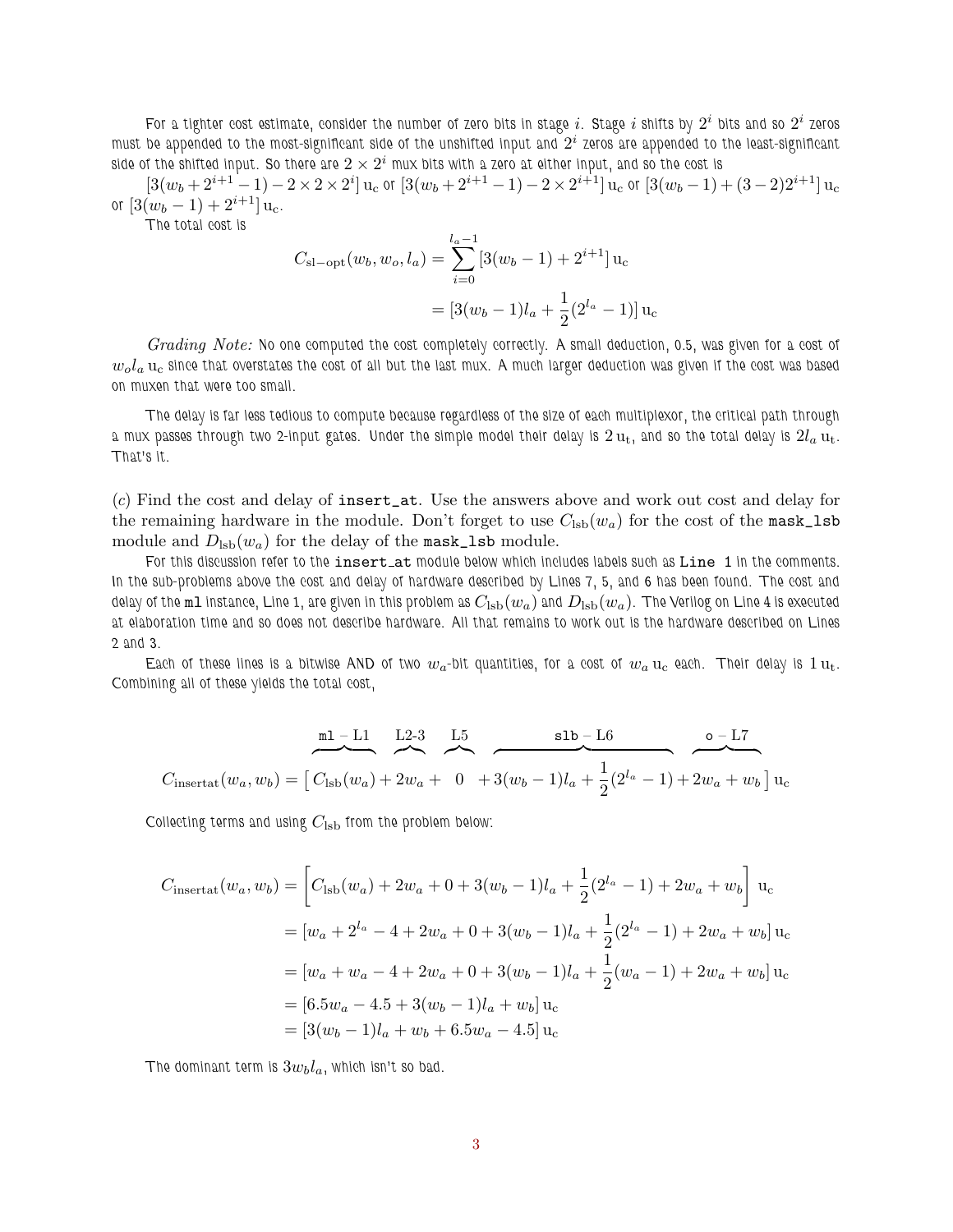```
// SOLUTION -- Line numbers are referenced in the solution discussion.
module insert_at #( int wa = 20, wb = 10, wo = wa+wb, walg = clog2(wa+1))
   ( output logic [wo-1:0] o,
    input uwire [wa-1:0] ia, input uwire [wb-1:0] ib,
    input uwire [walg-1:0] pos );
  uwire [wa-1:0] mask_low;
  mask_lsb #(wa) ml(mask_low, pos); // Line 1.
  uwire [wa-1:0] ia_low = ia & mask_low; // Line 2.
  uwire [wa-1:0] ia_high_low = ia & \text{``mask\_low''} // Line 3.
  localparam int wblg = \frac{C}{2}(wb); // Line 4. No Hardware. (Computed during elaboration.)
  uwire [wo-1:0] ia_high;
  shift_left #(wa,wo,wblg) slc( ia_high, ia_high_low, wblg'(wb) ); // Line 5
  uwire [wo-1:0] ib_at_pos;
  shift_left #(wb,wo,walg) slb( ib_at_pos, ib, pos ); // Line 6
  assign o = ia_high | ib_at_pos | ia_low; // Line 7
```
## endmodule

To find the total delay we need to find the critical path. Note: Emphasis added after grading. The critical path is easy to find because the parts taking a substantial amount of time,  $m1$  (the  $mask\_lsb$  instance) and  $slb$ , connect only to insert at module inputs. The default assumption for timing analysis is that module inputs arrive at  $t=0$ , and so the output of ml is available at  $D_{\rm{lsb}}(w)$  and the output of slb is available at  $2l_a$   $\mathbf{u}_t$ . Peeking ahead to the solution of the next problem, we know that  $m_1$  has a delay of  $l_a u_t$ .

The output of both ml and slb each connect only to the o expression, Line 7, and so the critical path is from slb to Line 7. That would add a delay of 1 (if connected intelligently), and so the delay is  $D_{\rm insertat}(w_a, w_b) = [2l_a+1]u_t$ , where  $l_a = \lceil \lg(w_a + 1) \rceil$ .

**Problem 2:** Some of you may have seen this coming: Find expressions for  $C_{\text{lsb}}(w)$ , the cost of the mask\_lsb module and  $D_{\text{lsb}}(w)$ , the delay of the mask\_lsb module, in both cases wo = w, where wo is the parameter used in the mask\_lsb definition. Assume a well-optimized design, not something that uses  $w \log w$ -bit magnitude comparison units.

Hint: Think about the problem for about 30 minutes, then look at 2018 Final Exam Problems 1 and 2.

The gtd\_rec module from the 2018 final exam is similar to mask\_1sb but has three differences. In mask\_1sb the input value, n1, specifies that there should be n1 ones followed by zeros. In gtd the input value, iter, specifies that there should be iter+1 zeros followed by ones. The second difference (or a consequence of the first) is that while the output of mask\_1sb can be all zeros or all ones, the output of gtd\_rec must have at least one zero. Finally, gtd\_rec can only be instantiated at power-of-two sizes.

Those minor differences are easy to fix. For example, inverting the output (change each zero to a one) will fix the first difference. The non-power-of-two issue can be fixed by making sure that the size of the recursive instantiation is always a power of two. The initial instantiation does not have to be a power of two. Also a special case can be added to the initial instantiation to handle the all ones case.

I'm tempted to show the recursive version of mask\_1sb, but I might make it a midterm exam problem. (Not the whole thing, just a small part.) If I do I'll provide a warning in class on Monday, 25 October 2021.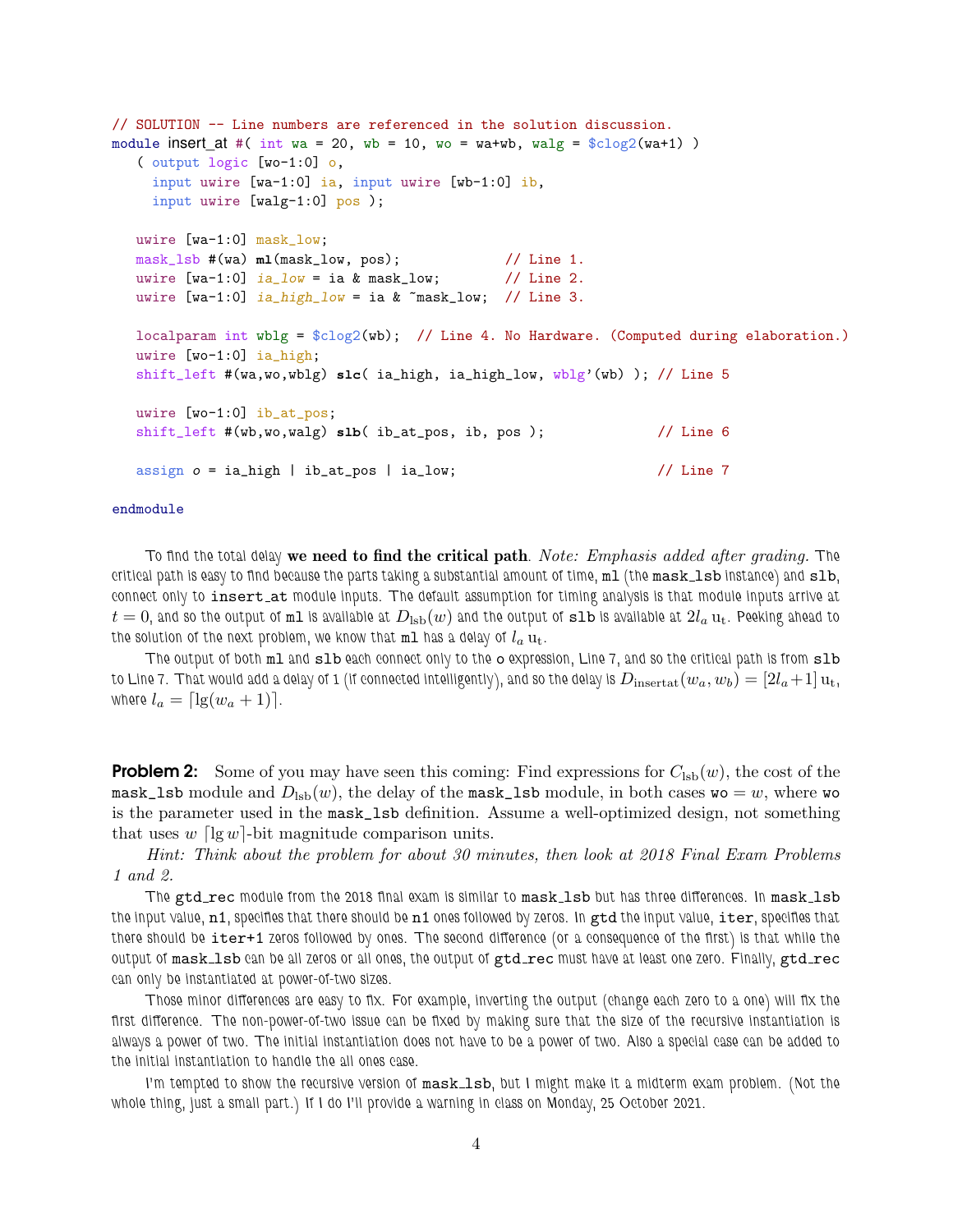For cost, the easiest thing to do is assume that  $w$  is a power of 2 and then just use the expressions from the exam. Using this assumption:  $C_{\rm{lsb}}(w) = [2w - 4]u_c$ . For arbitrary positive w the cost of the initial instantiation is  $w u_c$ and the cost of the recursive instantiation (one level down) is  $2^{\lceil\lg w\rceil-1}\,\mathrm{u}_\mathrm{c}$ . The terminal case for recursion is for  $w=2,$ and the cost of that hardware is zero under the simple model. So the summation will end at  $w=4$  (which is  $i=2$  in the summation). The total cost is

$$
C_{\text{lsb}}(w) = [w + \sum_{i=l_w-1}^{2} 2^i] u_c
$$

$$
= [w + 2^{l_w} - 4] u_c
$$

where  $l_w = \lceil \lg w \rceil$ .

Each level has a delay of 1, and so the total delay is  $\left[\lceil\lg w\rceil - 1\right]u_t$  for  $w \geq 4$ .